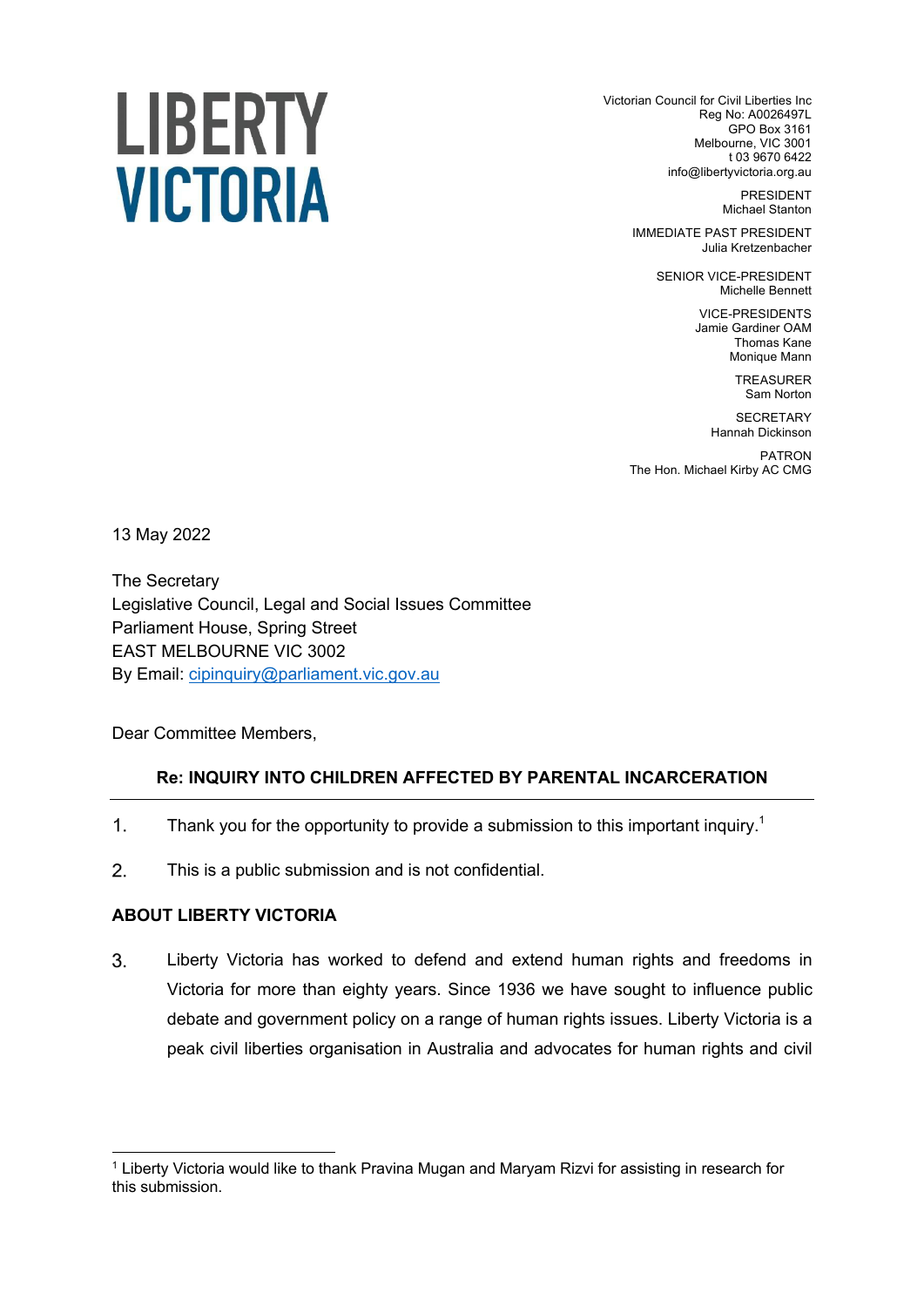liberties. Liberty Victoria is actively involved in the development and revision of Australia's laws and systems of government.

- $4.$ The members and office holders of Liberty Victoria include persons from all walks of life, including legal practitioners who appear in criminal proceedings for both prosecution and the defence. More information on our organisation and activities can be found at: libertyvictoria.org.au.
- $5<sub>1</sub>$ Some of the below adopts previous submissions made by Liberty Victoria.

## **TERMS OF REFERENCE**

- 6. On 20 December 2021, the Legal and Social Issues Standing Committee selfreferenced that it inquire into and report, by 1 July 2022, on the adequacy of policies and services to assist the children of imprisoned parents in Victoria, with particular reference to:
	- (a) the social, emotional and health impacts on affected children;
	- (b) what policies exist and what services are available, including consideration of those in other jurisdictions;
	- (c) how effective these services are, including
		- (i) consideration of evaluation of work already done in this area; and
		- (ii) identifying areas for improvement.

# **THE IMPACT ON CHILDREN WHEN THEIR PARENTS ARE IMPRISONED**

 $7<sup>1</sup>$ Sentencing a parent or caregiver has a direct impact on a child, in particular where the caregiver is incarcerated and separated from their children. The imprisonment of a parent can have socio-economic impacts, compound pre-existing disadvantage and significantly affect their mental and physical health. $<sup>2</sup>$  Parental imprisonment can inflict</sup>

<sup>&</sup>lt;sup>2</sup> See, eq, Lol Burke, 'Children and Families: The Collateral Consequences of Punishment' (2016) 63(3) *Probation Journal* 251, 251; Johnston, Annaliese, 'Sentencing the Silent: Children's Rights and the Dilemma of Maternal Imprisonment' (2014) 1 *Public Interest Law Journal of New Zealand* 97, 100–102; Mike Roettger, Krystal Lockwood and Susan Dennison, Indigenous People in Australia and New Zealand and the Intergenerational Effects of Incarceration (Research Brief 26, December 2019); Poor Outcomes as Adults (Analytical Paper 16/01, February 2016) ('*Roettger, Lockwood and Dennison*').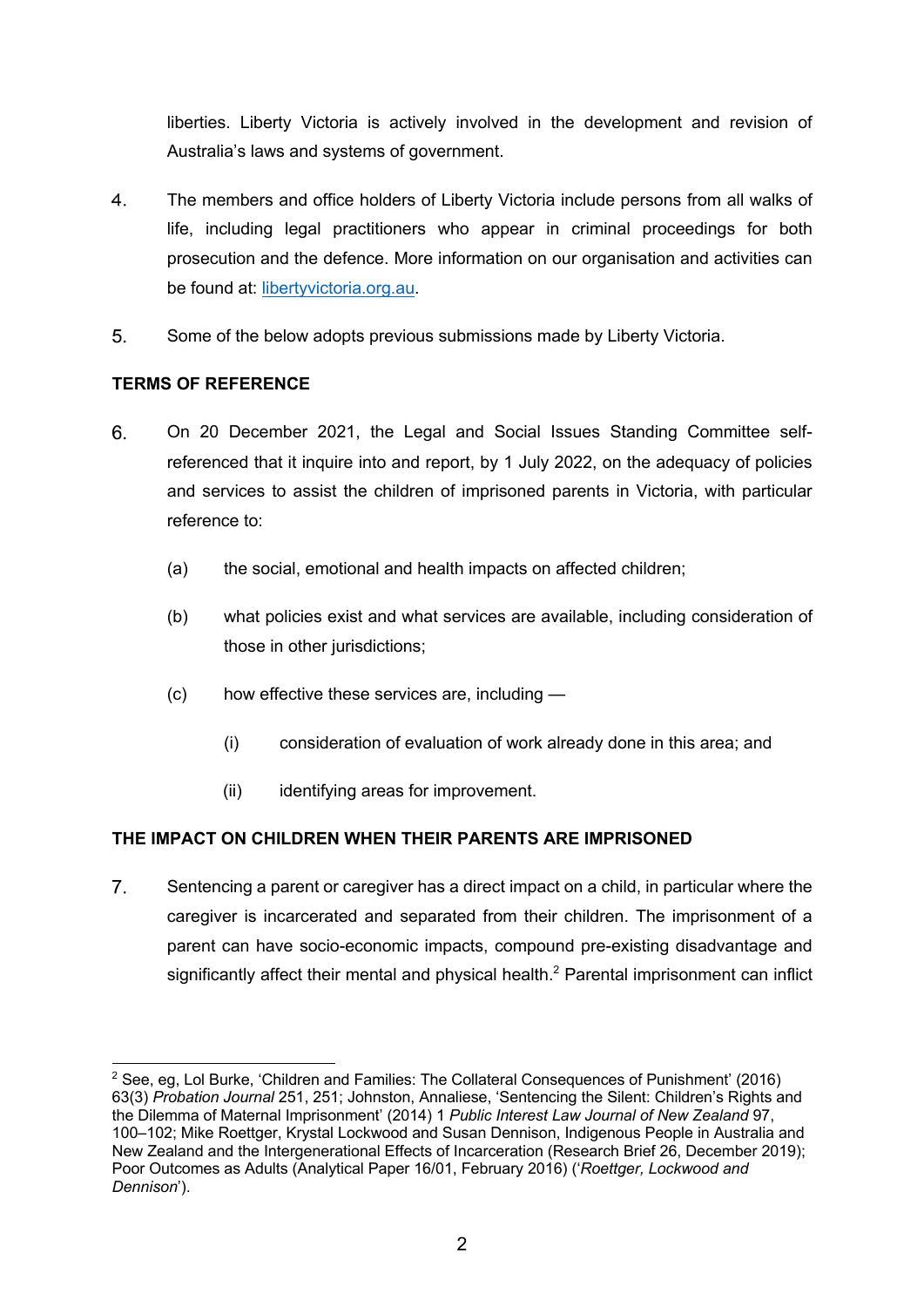different harms on children, including unemployment, substance misuse, low academic attainment and anti-social behaviour.<sup>3</sup>

- 8. Research has further shown that paternal imprisonment is more likely to result in economic disadvantage, whereas maternal imprisonment can impact children prenatally, postnatally and may lead to stronger impacts on children.<sup>4</sup>
- 9. For Indigenous children in Australia, these impacts of parental imprisonment are often more significant, as Indigenous people are imprisoned at a higher rate than non-Indigenous people. In 2021, the imprisonment rate for non-Indigenous Australians was 214 prisoners per 100,000 and for Indigenous people, the rate was 2,412 prisoners per 100,000.<sup>5</sup>
- $10.$ Indigenous children are disproportionately affected by parental incarceration and with the rate of Indigenous imprisonment increasing, an increasing number of Indigenous children will be affected by their parents being incarcerated. It has been estimated that as at 2018, at least 4.3% of all children and 20.1% of Indigenous children experience paternal imprisonment.<sup>6</sup> As at 2017, maternal imprisonment has been estimated to affect 0.7% of all children and 18.8% of Indigenous children.<sup>7</sup>

# **RELEVANT CHARTER RIGHTS FOR CHILDREN OF INCARCERATED PARENTS**

 $11.$ The *Charter of Human Rights and Responsibilities Act 2006* (Vic) (*Charter*) protects the human rights of children whose parents are incarcerated. These include:

# **Section 17: Protection of families and children**

- (1) Families are the fundamental group unit of society and are entitled to be protected by society and the State.
- (2) Every child has the right, without discrimination, to such protection as is in his or her best interests and is needed by him or her by reason of being a child.

<sup>&</sup>lt;sup>3</sup> See eg, Kirsten L Besemer and Susan M Dennison, 'Family Imprisonment, Maternal Parenting Stress and Its Impact on the Mother-Child Relationship Satisfaction' (2018) 27(12) *Journal of Child and Family Studies* 3897, 3897 ('*Besemer and Dennison'*); Roettger, Lockwood and Dennison (n1).  $4$  Ibid at 2.

<sup>5</sup> Australian Bureau of Statistics, *Prisoners in Australia, 2021* (Catalogue No 45170, 9 December 2021).

<sup>6</sup> Besemer and Dennison (above n 2).

<sup>7</sup> Ibid.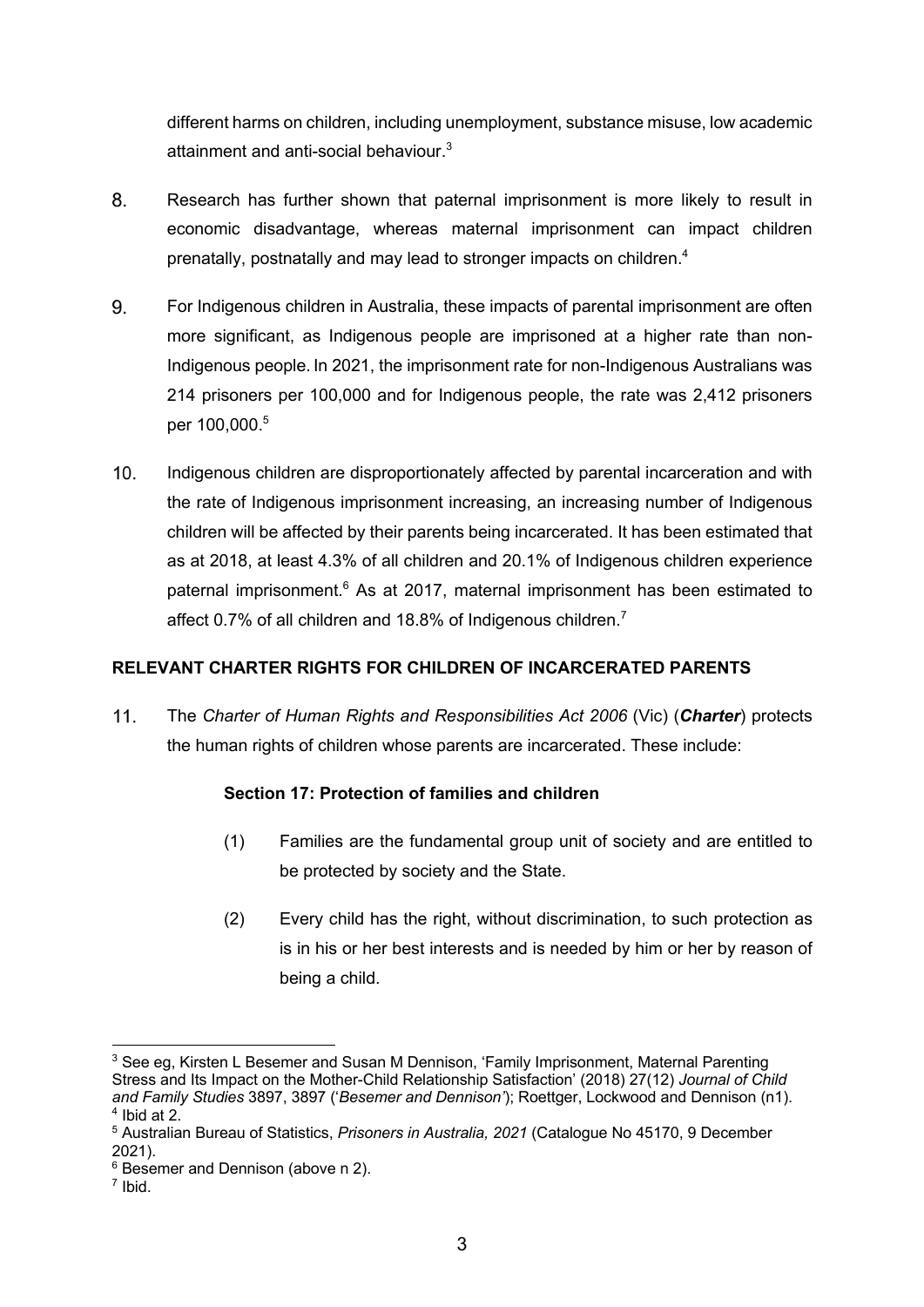## **Section 19: Cultural rights**

- (1) All persons with a particular cultural, religious, racial or linguistic background must not be denied the right, in community with other persons of that background, to enjoy his or her culture, to declare and practise his or her religion and to use his or her language.
- (2) Aboriginal persons hold distinct cultural rights and must not be denied the right, with other members of their community—
	- (a) to enjoy their identity and culture; and
	- (b) to maintain and use their language; and
	- (c) to maintain their kinship ties; and
	- (d) to maintain their distinctive spiritual, material and economic relationship with the land and waters and other resources with which they have a connection under traditional laws and customs.
- $12.$ In addition to the Charter, Australia is a signatory to the *Convention on the Rights of the Child* (*CRC*). <sup>8</sup> The *CRC* has served as an instrument to set a standard as to how children's rights are to be taken into account on international, regional and domestic levels.<sup>9</sup> The *CRC* also contains a number of articles and rights that are relevant for the Committee to consider. These include, relevantly:

# **Article 3**

- 1. In all actions concerning children, whether undertaken by public or private social welfare institutions, courts of law, administrative authorities or legislative bodies, the best interests of the child shall be a primary consideration.
- 2. States Parties undertake to ensure the child such protection and care as is necessary for his or her well-being, taking into account the rights and duties of his or her parents, legal guardians, or other individuals

<sup>8</sup> *Convention on the Rights of the Child*, opened for signature 20 November 1989, 1577 UNTS 3 (entered into force 2 September 1990) ('*CRC'*).

 $9$  Ibid 2.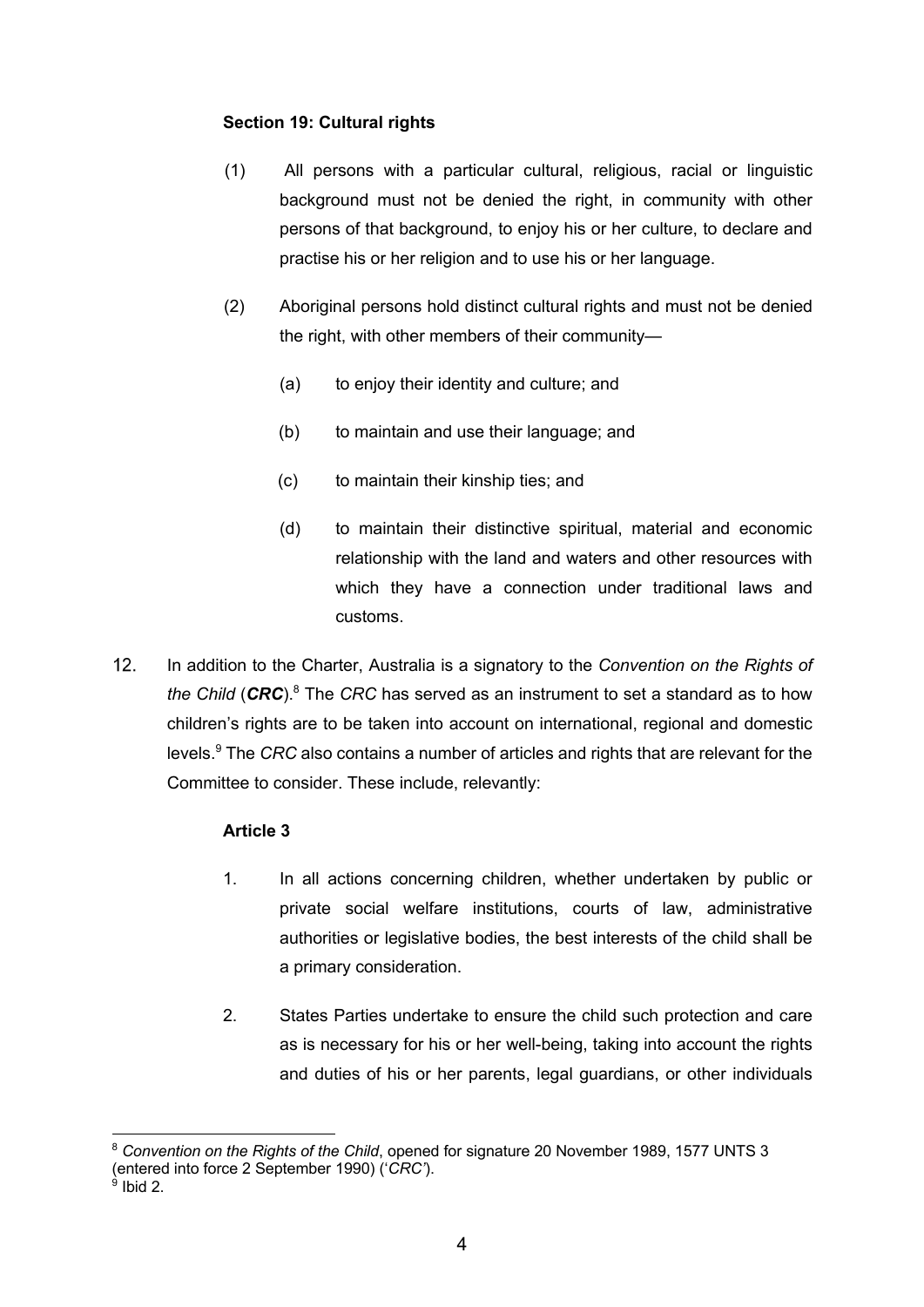legally responsible for him or her, and, to this end, shall take all appropriate legislative and administrative measures.

3. States Parties shall ensure that the institutions, services and facilities responsible for the care or protection of children shall conform with the standards established by competent authorities, particularly in the areas of safety, health, in the number and suitability of their staff, as well as competent supervision.

#### **Article 4**

States Parties shall undertake all appropriate legislative, administrative, and other measures for the implementation of the rights recognized in the present Convention. With regard to economic, social and cultural rights, States Parties shall undertake such measures to the maximum extent of their available resources and, where needed, within the framework of international cooperation.

#### **Article 5**

States Parties shall respect the responsibilities, rights and duties of parents or, where applicable, the members of the extended family or community as provided for by local custom, legal guardians or other persons legally responsible for the child, to provide, in a manner consistent with the evolving capacities of the child, appropriate direction and guidance in the exercise by the child of the rights recognized in the present Convention.

#### **Article 9**

1. States Parties shall ensure that a child shall not be separated from his or her parents against their will, except when competent authorities subject to judicial review determine, in accordance with applicable law and procedures, that such separation is necessary for the best interests of the child. Such determination may be necessary in a particular case such as one involving abuse or neglect of the child by the parents, or one where the parents are living separately and a decision must be made as to the child's place of residence.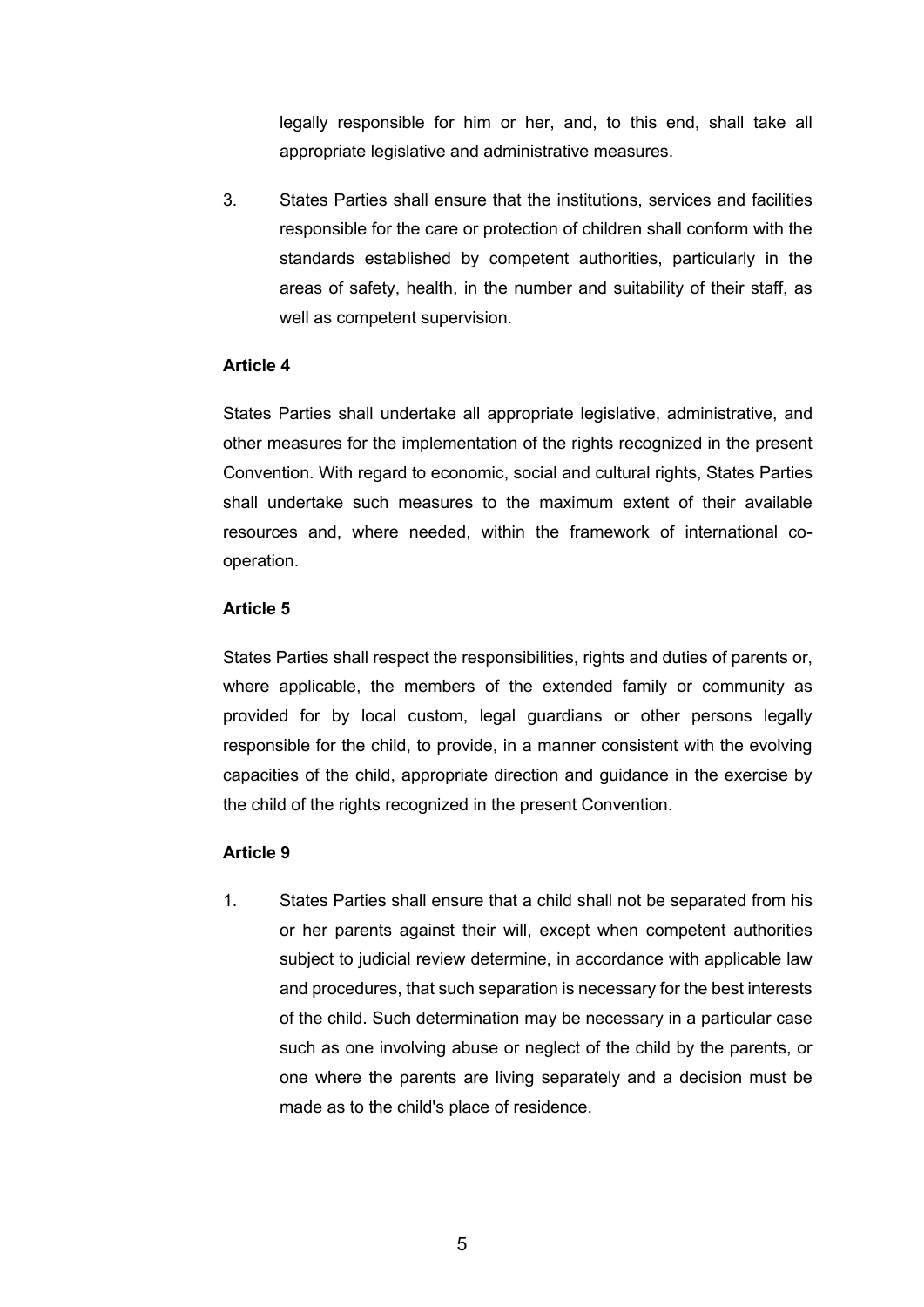2. In any proceedings pursuant to paragraph 1 of the present article, all interested parties shall be given an opportunity to participate in the proceedings and make their views known.

## **Article 12**

- 1. States Parties shall assure to the child who is capable of forming his or her own views the right to express those views freely in all matters affecting the child, the views of the child being given due weight in accordance with the age and maturity of the child.
- 2. For this purpose, the child shall in particular be provided the opportunity to be heard in any judicial and administrative proceedings affecting the child, either directly, or through a representative or an appropriate body, in a manner consistent with the procedural rules of national law.

## **Article 16**

- 1. No child shall be subjected to arbitrary or unlawful interference with his or her privacy, family, home or correspondence, nor to unlawful attacks on his or her honour and reputation.
- 2. The child has the right to the protection of the law against such interference or attacks.

# **Article 17**

- 1. States Parties shall use their best efforts to ensure recognition of the principle that both parents have common responsibilities for the upbringing and development of the child. Parents or, as the case may be, legal guardians, have the primary responsibility for the upbringing and development of the child. The best interests of the child will be their basic concern.
- 2. For the purpose of guaranteeing and promoting the rights set forth in the present Convention, States Parties shall render appropriate assistance to parents and legal guardians in the performance of their child-rearing responsibilities and shall ensure the development of institutions, facilities and services for the care of children.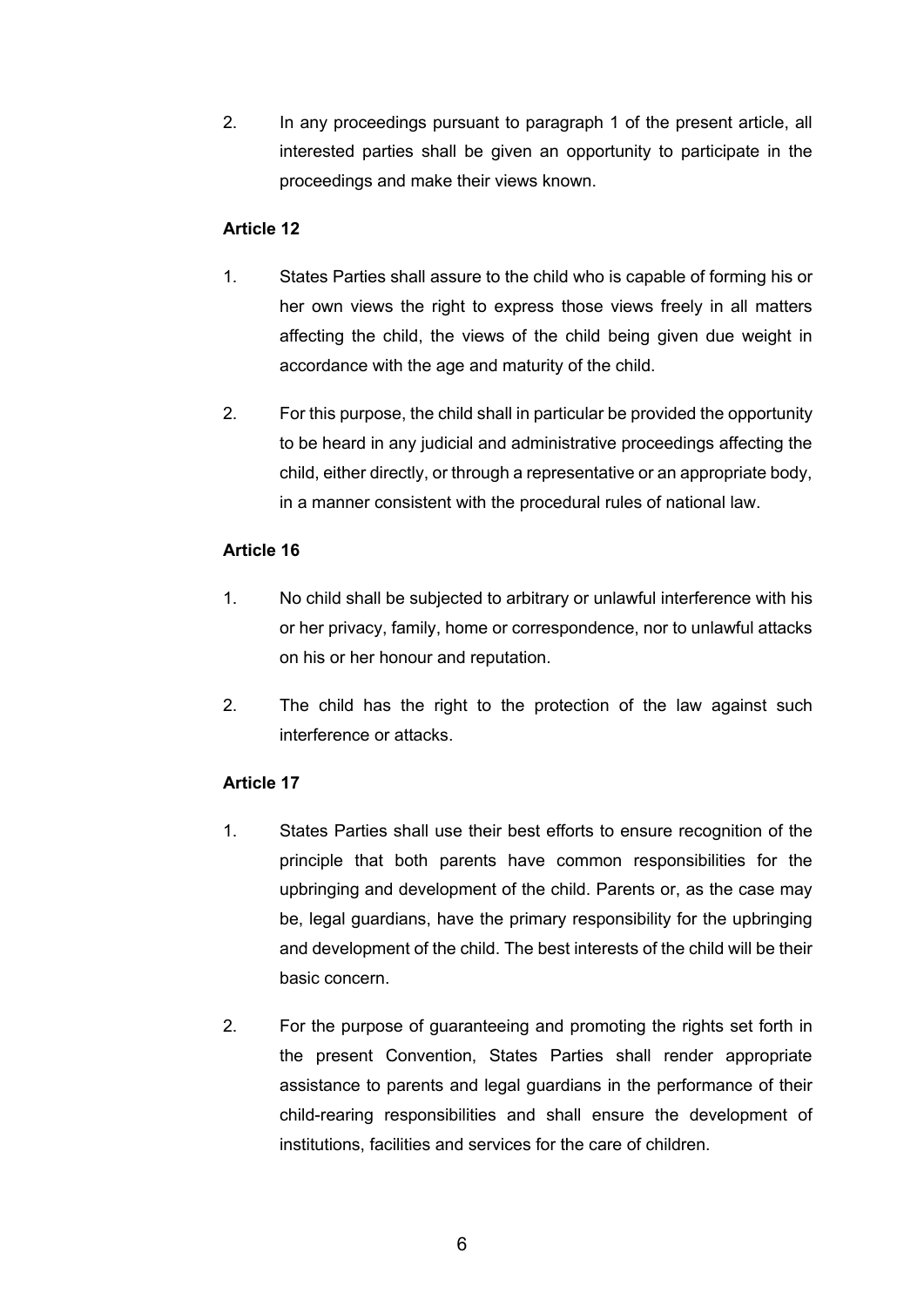$13.$ Liberty Victoria urges the Committee to consider these human rights, protected under the Charter and the CRC (which itself is expressly made relevant by s 32(2) of the Charter), when considering its terms of reference and making its recommendations in this Inquiry.

### **AVAILABLE PROGRAMS FOR INCARCERATED PARENTS**

- $14.$ The main program available to imprisoned mothers is the "Living with Mum" (**LWM**) program run by Corrections Victoria, which is run at two prisons (the Dame Phyllis Frost Centre and Tarrengower Prison).<sup>10</sup> The program is only available to women:
	- (a) who are expecting a custodial sentence or received into custody and can demonstrate that they were the primary carer of their infant or pre-school child prior to their imprisonment; or
	- (b) are pregnant and due to give birth while in prison.
- $15.$ A literature review was commissioned by the Victorian Department of Justice and Regulation into prison-based mothers and children programs. This review was conducted by the University of Melbourne in partnership with Save the Children Australia and the Peabody Institute.<sup>11</sup> The literature review concluded that there was no evidence of harm to children involved in the children living with their imprisoned mothers program and that mothers involved in those programs were less likely to return to prison.<sup>12</sup> The report also made a number of recommendations to the Department in the implementation of the LWM program. It is unclear whether these recommendations have been accepted and implemented.
- $16.$ It is also unclear from the publicly available material whether the LWM program itself has specifically been evaluated, how many mothers and children have been part of the program and what impact the program has had on children and their parents. If the program itself has not yet been evaluated, Liberty Victoria recommends that there be regular, independent reviews of the program to ensure it is fit for purpose and achieving its aims.
- $17.$ Corrections Victoria outline on their website that there are other short-term parenting programs that are run for families. However, there is no clear information as to what

<sup>11</sup> Shlonksy et al, 'Literature Review of Prison-based Mothers and Children Programs: Final Report', https://www.corrections.vic.gov.au/index.php/prison-based-mothers-and-children-programs at 4, 53. 12 Ibid at 5, 59.

<sup>10</sup> https://www.corrections.vic.gov.au/prisons/going-to-prison/pregnancy-and-childcare.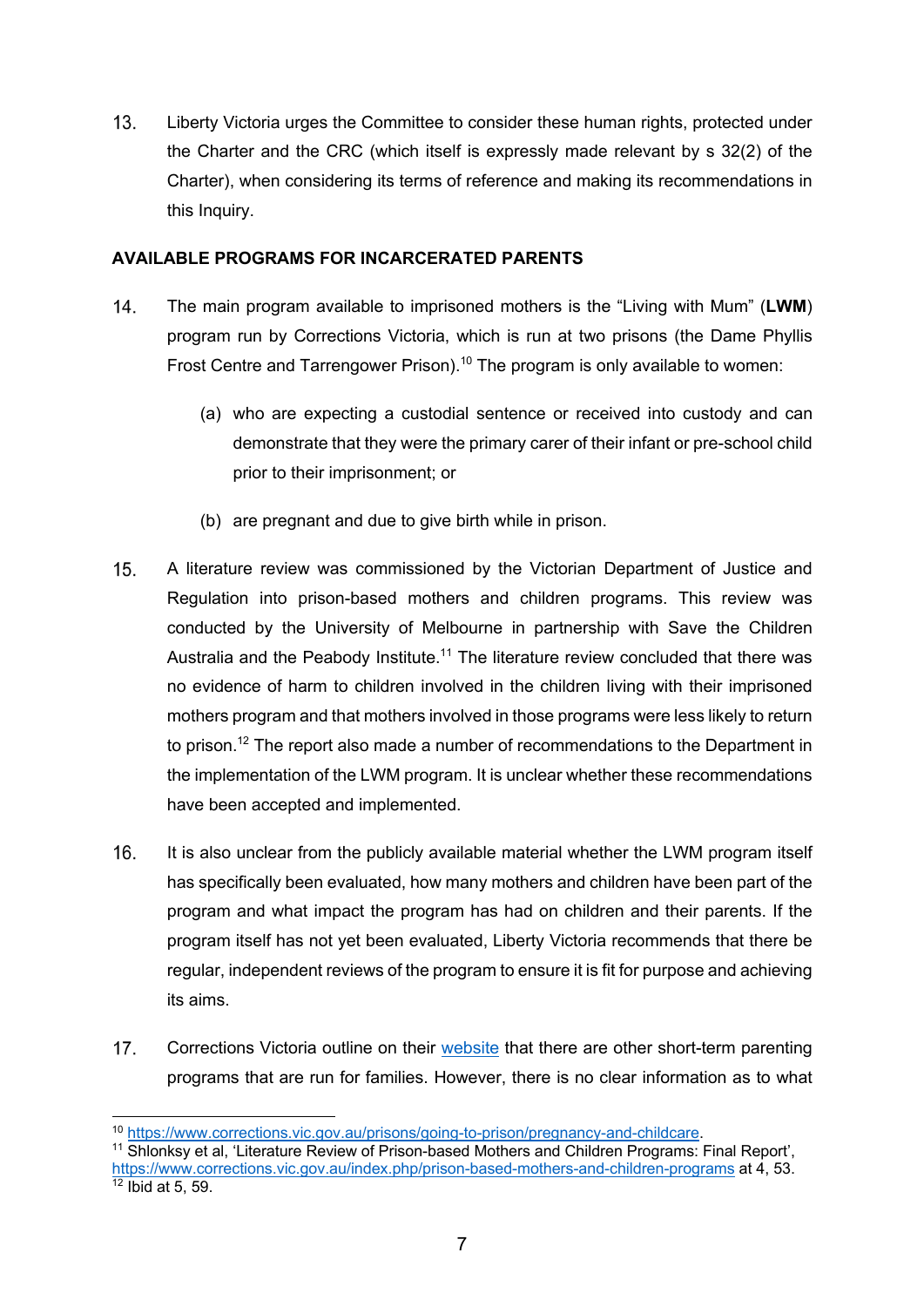these programs involve, whether they have been evaluated, how many prisoners can access the programs and whether the programs are achieving their intended aims. Similarly, if these programs have not yet been evaluated, Liberty Victoria recommends that there be regular, independent reviews of the program to ensure it is fit for purpose and achieving its aims.

- 18 In respect of incarcerated fathers, there is also no publicly available information as to what supports and programs are available. Research has shown that there do not appear to be the same kinds, or as many, programs available for incarcerated fathers. In 2019, Bartlett and Trotter considered the state of fathering programs in Victoria and found that the fathering programs available in prisons in Victoria were 'transient, sporadic, and often times "distant" formal support services for fathers with no face-toface contact involved'.<sup>13</sup> Bartlett and Trotter found that 79% of the fathers in their study were not offered any parenting supports or services and 72% of the fathers did not access any supports or services.<sup>14</sup> For the participants in the study who did access fathering supports, half of the supports did not include any educational or face-to-face elements, but took the form of non-contact assistance such as Christmas and birthday presents.15
- 19. In the circumstances, Liberty Victoria recommends that:
	- (a) there be publicly available information on the programs available to fathers in custody;
	- (b) these programs are regularly evaluated, preferably by a body independent of Corrections, such as the Ombusdman; and
	- (c) the programs include educational and practical assistances, such as parenting courses.

<sup>&</sup>lt;sup>13</sup> Tess S Bartlett and Christopher J Trotter, 'Did We Forget Something? Fathering Supports and Programs in Prisons in Victoria, Australia' (2019) 63(8) *International Journal of Offender Therapy and Comparative Criminology* 1465, 1477.

<sup>14</sup> Ibid 1473.

<sup>15</sup> Ibid 1474.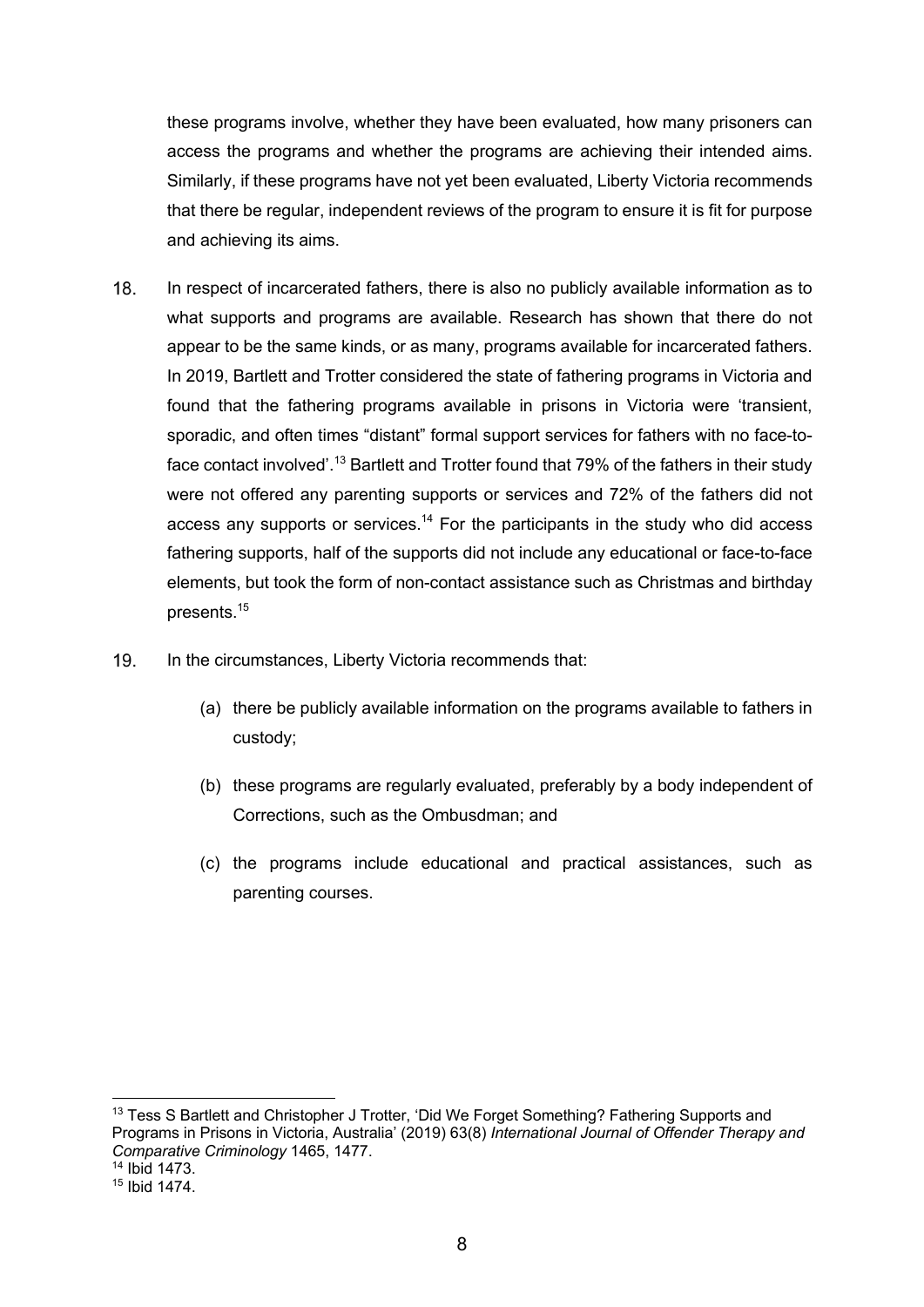#### **SENTENCING OF PARENTS**

- $20.$ When considering the impacts of parental incarceration and how to lessen them, it is important that the Inquiry also considers to what extent, if any, a Court can take into account the impact a parent's sentence will have on a child. In Liberty Victoria's view, this is an area of the law where courts lack the ability to properly consider the impact a parent's sentence can have on a child. The *Sentencing Act 1991* (Vic) (**Sentencing Act**) ought to be amended to expressly allow courts to take into account the impact a sentence will have on an offender's family and the best interests of the child (and without that impact needing to rise to the level of 'exceptional hardship').
- $21.$ This amendment would bring Victoria into line with the Commonwealth and ACT sentencing schemes, as well as other common law jurisdictions, such as the United Kingdom<sup>16</sup> and South Africa.<sup>17</sup> It would also mean that Victorian courts could make decisions in accordance with Art 3 of the *CRC* and the recommendations made by the United Nations Committee on the Rights of the Child.
- $22.$ Express legislative change is required, because, as outlined below, the common law approach has so far been reluctant to consider children's human rights and their best interests in sentencing caregivers unless the hardship experienced by the children is considered 'exceptional'. In Victoria, this position has been maintained by the Courts, despite the introduction of the *Charter* in 2006.

# *The Australian Common Law Approach to Sentencing Caregivers*

In sentencing, Australian courts generally<sup>18</sup> have a broad discretion to consider a range 23. of factors as they relate to the offence and the offender. The various Australian acts which outline the principles that a court can take into account in sentencing are broad enough to encompass a consideration of the impact of a particular sentence on an offender's children.<sup>19</sup>

<sup>16</sup> *R v Petherick* [2013] 1 WLR 1102.

<sup>17</sup> *S v M* [2007] ZACC 18.

 $18$  That discretion is generally only fettered through legislation, in particular with the increasingly common introduction of mandatory sentencing provisions or prescriptive legislative provisions that limit factors that can be taken into account (or which the legislature says should be afforded less weight), see, eg, *Sentencing Act 1991* (Vic) s 5AA (good character not being able to be taken into account in certain circumstances) and s 10AA (mandatory imprisonment for particular offence against emergency workers).

<sup>19</sup> Tamara Walsh and Heather Douglas, 'Sentencing Parents: The Consideration of Dependent Children' (2016) 37(1) *Adelaide Law Review* 135, 135–6. ('*Walsh and Douglas*')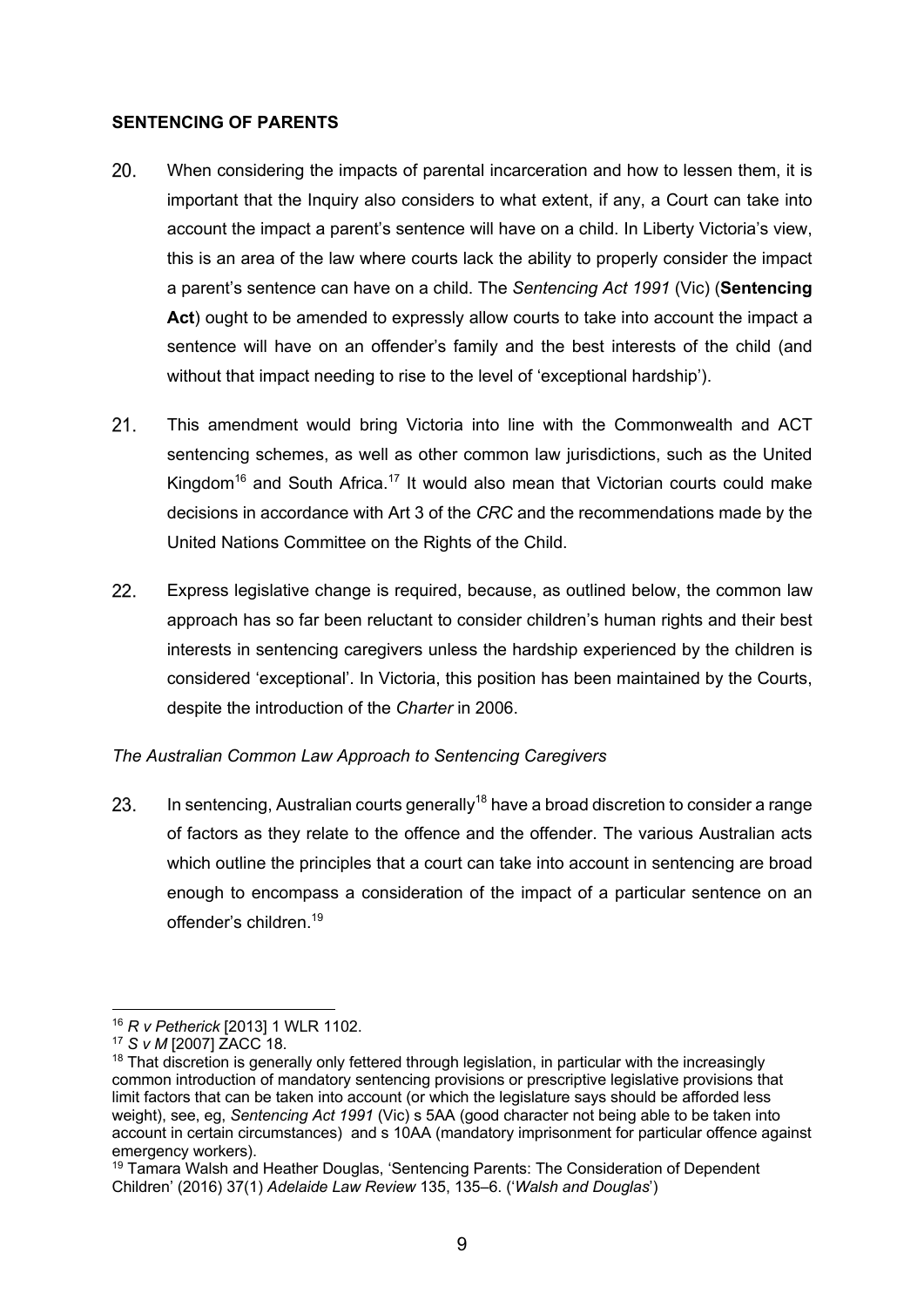- The Commonwealth<sup>20</sup> and Australian Capital Territory<sup>21</sup> Acts have an express 24. provision that requires a sentencing court to take into account the probable effect that a sentence or order would have on any of the offender's family or dependants. The Northern Territory,<sup>22</sup> Victorian,<sup>23</sup> and Queensland<sup>24</sup> Acts state that the effect of a sentence on an offender's family or dependants can be taken into account under a more general provision which allows the court to have regard to 'any other relevant circumstance'. In New South Wales,  $25$  South Australia,  $26$  and Tasmania<sup>27</sup> none of the Acts expressly refer to family being able to be considered nor include an 'any other relevant circumstance' provision. However, both the New South Wales<sup>28</sup> and South Australian<sup>29</sup> Acts state that the matters that can be taken into account in mitigation are in addition to any other law or any Act, thus it is arguable that the impact of sentencing a parent can be taken into account under general principles of mercy.<sup>30</sup> In Tasmania, the court has a broad discretion to consider a non-custodial sentence where that would better meet the interests of justice.<sup>31</sup>
- 25. Despite there being arguably a broad discretion available to sentencing courts to take into account the impact that sentencing a parent can have on a child, Australian courts have usually considered hardship to others to be of minimal importance in the exercise of the sentence discretion.<sup>32</sup> Hardship to third parties is deemed by courts to be the usual consequence of sentencing a person to a term of imprisonment.<sup>33</sup> It has been described as 'the tragic, but inevitable, consequence of almost every conviction and penalty recorded in a Criminal Court'.34

<sup>31</sup> *Sentencing Act 1997* (Tas) s 12(2).

<sup>20</sup> *Crimes Act 1914* (Cth) s 16A(2)(p).

<sup>21</sup> *Crimes (Sentencing) Act 2005* (ACT) s 33(1)(o).

<sup>22</sup> *Sentencing Act 1995* (NT) s 5(2)(s).

<sup>23</sup> *Sentencing Act 1991* (Vic) s 5(2)(g).

<sup>24</sup> *Penalties and Sentences Act 1992* (Qld) s 9(2)(r).

<sup>25</sup> *Crimes (Sentencing Procedure) Act 1999* (NSW).

<sup>26</sup> *Sentencing Act 2017* (SA).

<sup>27</sup> *Sentencing Act 1997* (Tas).

<sup>28</sup> *Crimes (Sentencing Procedure) Act 1999* (NSW) s 21A(1).

<sup>29</sup> *Sentencing Act 2017* (SA) s 11(2). The *Criminal Law (Sentencing) Act 1988* (SA) was the predecessor to the *Sentencing Act 2017* (SA) and it contained a provision similar to the Victorian, Queensland and Northern Territory Acts, in that it allowed 'any other relevant matter' to be taken into account: *Criminal Law (Sentencing) Act 1988* (SA) s 10(1)(o). In the second reading speech to the Sentencing Bill 2016 (SA), the then Attorney-General, disparagingly described s 10 of the 1988 Act as 'a huge obscure shopping list', which was one of the basis of its repeal: South Australia,

*Parliamentary Debates*, House of Assembly, 16 November 2016, 7883 (John Rau, Attorney-General). <sup>30</sup> Walsh and Douglas (n 18) 138, 140–143.

<sup>&</sup>lt;sup>32</sup> Arie Freiberg, *Fox & Freiberg's Sentencing* — *State and Federal Law in Victoria* (Thomson Reuters, 3rd ed, 2014) 420 [6.150] ('*Freiberg*'); See also Walsh and Douglas (n 18) 138.

<sup>33</sup> *R v Edwards* (1996) 90 A Crim R 510, 515; 516 (Gleeson CJ, with whom James J and Ireland JJ agreed).

<sup>34</sup> R v *Wirth* (1976) 14 SASR 291, 296 (Wells J).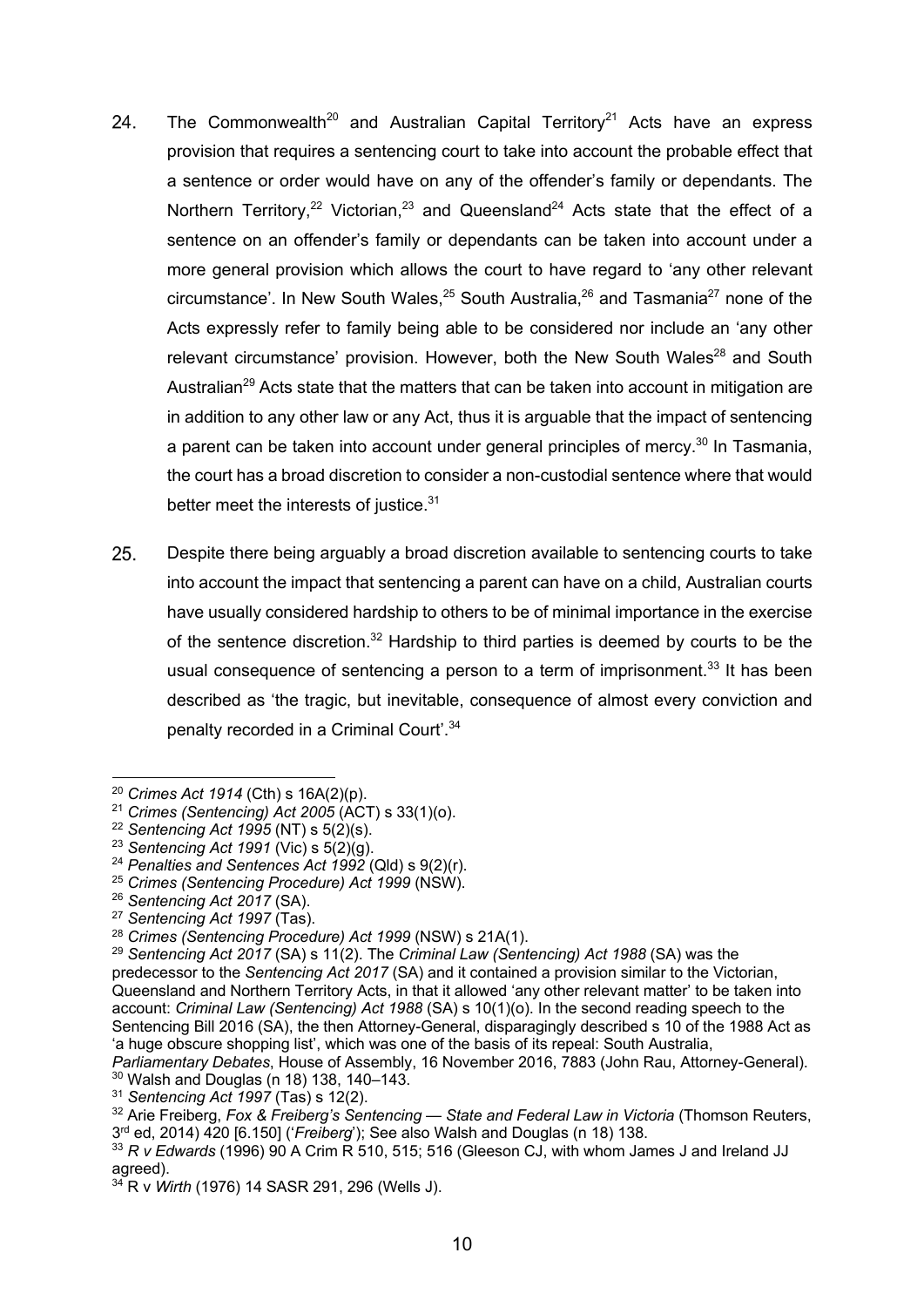- 26. In most Australian jurisdictions the approach of appellate courts has been that the impact of a parent's imprisonment can only be taken into account where there are 'exceptional circumstances'. $35$  The justification for this approach was set out in *Markovic* and was said by the Victorian Court of Appeal to be based on the following considerations:
	- (a) The adverse effect a person's dependants was almost inevitable;
	- (b) The sentencing court's primary function is to impose a sentence that is commensurate with the crime;
	- (c) Treating family hardship as a reason for leniency would produce a paradoxical result where a guilty person benefitted so that innocent persons would suffer less; and
	- (d) More lenient treatment of an offender with needy dependants would defeat the appearance of equal justice. $36$
- 27. In Liberty Victoria's view, these arguments are unsound. This is because sentencing is and has always been an individualised process and factors peculiar to an offender will always be taken into account. To take into account factors personal to an offender would in fact promote equal justice, rather than defeat it, because it would properly take into account an individual's personal circumstances. Further, the current approach is inconsistent with Australia's obligations under the *CRC* and inconsistent with the approach of other common law jurisdictions.
- 28. Even where there is an express requirement of courts having to take into account the impact on family in sentencing legislation, such as with s 16A(2)(p) of the *Crimes Act 1914* (Cth), some Australian courts have read down the section to require that exceptional circumstances exist in order for the court to take into account the effect of a sentence or order on an offender's family.<sup>37</sup>

<sup>35</sup> See, eg, *Markovic v The Queen* (2010) 30 VR 589 ('*Markovic*'); *Veness v The Queen* [2020] NTCCA 13; *R v Togias* (2001) 127 A Crim R 23 ('*Togias*'); *R v Spiers* (1983) 34 SASR 546.

<sup>36</sup> *Markovic* (n 35) 591–92 [6]–[7].

<sup>37</sup> See, eg, *Togias* (n 35); *Markovic* (n 35); *R v Huston; ex parte DPP (Cth)* [2011] QCA 350; *R v Sinclair* (1990) 51 A Crim R 418; *R v Berlinksy* [2005] SASC 316, *McAree v Barr* [2006] TASSC 37. See also: Commonwealth Director of Public Prosecutions, 'Sentencing of Federal Offenders in Australia: A Guide for Practitioners' (Commentary, 4<sup>th</sup> ed, February 2021) 75-77 [317]-[328]; Freiberg (n 31) 420 [6.150].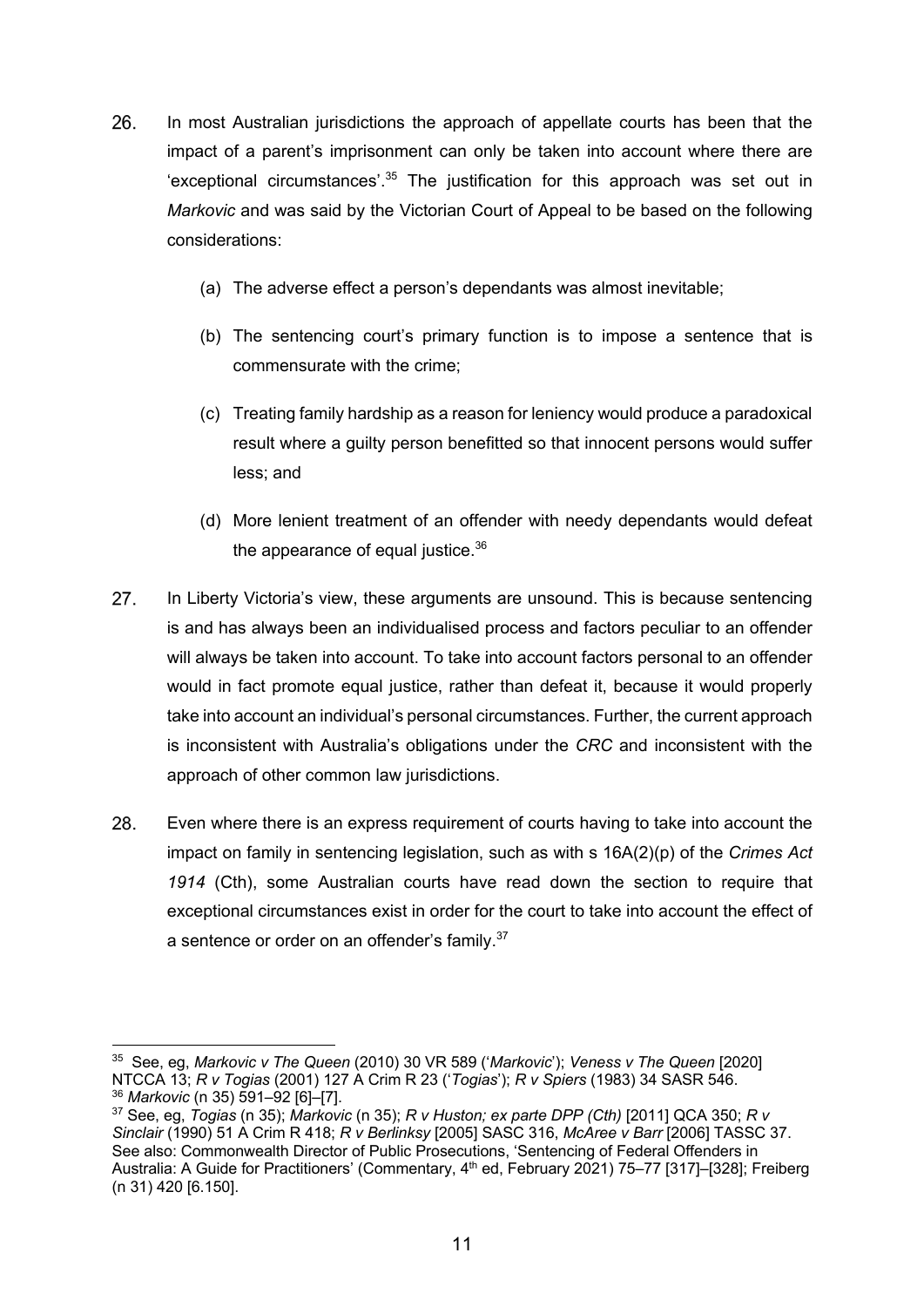- 29. Recently, a five member bench of the New South Wales Court of Criminal Appeal has held that the previous approach to interpreting s 16A(2)(p) was flawed and decisions that said that s 16A(2)(p) required the impact on an offenders family to be exceptional was 'plainly wrong'.<sup>38</sup> Whether Victoria follows the NSW approach is yet to be seen, with leave recently having been granted by the Court of Appeal to consider the issue.<sup>39</sup>
- $30<sub>1</sub>$ In the Australian Capital Territory, courts have expressly disavowed the reasoning of other state appellate courts and said that the establishment of exceptional circumstances is not required.40 The necessity of the exceptional circumstances test has also been questioned in Western Australia. For example, in *Michael v The Queen* Wallwork AJ said that s  $16A(2)(p)$  makes no mention of exceptional circumstances,<sup>41</sup> although that was said in *obiter dicta* and the judgment itself was not concerned with the Commonwealth Act.
- $31.$ Despite the introduction at state level of human rights legislation and the ratification of human rights instruments by Australia, Australian courts have so far been reluctant to consider the role that human rights play in sentencing.<sup>42</sup> This is evidenced by the approach of the Australian common law to third party hardship, in particular hardship for children whose parents are sentenced.
- $32.$ In *Markovic v The Queen*, the Court of Appeal considered the history of taking into account of third-party hardship and said that the 'exceptional circumstances' or 'exceptional hardship' approach in sentencing has developed on the basis that it is a plea for 'mercy'.<sup>43</sup> The Court found that, given reliance on family hardship is itself an appeal for mercy, family hardship does not attract a residual discretion of mercy.<sup>44</sup> and it is only where the exceptional circumstances test is satisfied that a sentencing court

<sup>44</sup> *Markovic* (n 35) 593 [12].

<sup>38</sup> *Totaan v The Queen* [2022] NSWCCA 75.

<sup>39</sup> *Rodgerson v The Queen* [2022] VSCA 82.

<sup>40</sup> See, eg, *Craft v Diebert* [2004] ACTCA 15 [60]; *DPP v Ip* [2005] ACTCA 24 [61]–[61]. See also Commonwealth Director of Public Prosecutions, 'Sentencing of Federal Offenders in Australia: A Guide for Practitioners' (Commentary,  $4<sup>th</sup>$  ed, February 2021) 75 [321]; Walsh and Douglas (n 1819) 146.

<sup>41</sup> *Michael v The Queen* [2004] WASCA 4 [56]–[57]. The judgment of the majority in that decision approached the issue of family hardship in the traditional 'exceptional circumstances' way: see [49]– [50].

 $42$  John Tobin, 'Incorporating the CRC in Australia' in Laura Lundy and Ursula Kilkelly and Bronagh Byrne (eds), *Incorporating the Convention on the Rights of the Child into National Law'* (Intersentia, 2021), 26; Julie Debeljak, 'The Rights of Prisoners under the Vic*torian Charter*: A Critical Analysis of the Jurisprudence on the Treatment of Prisoners and Conditions of Detention' (2015) 38(4) UNSW Law Journal 1332, 1369.

<sup>43</sup> *Markovic* (n 35) 593–95 [12]–[21]. See also Walsh and Douglas (n 18) 140–1.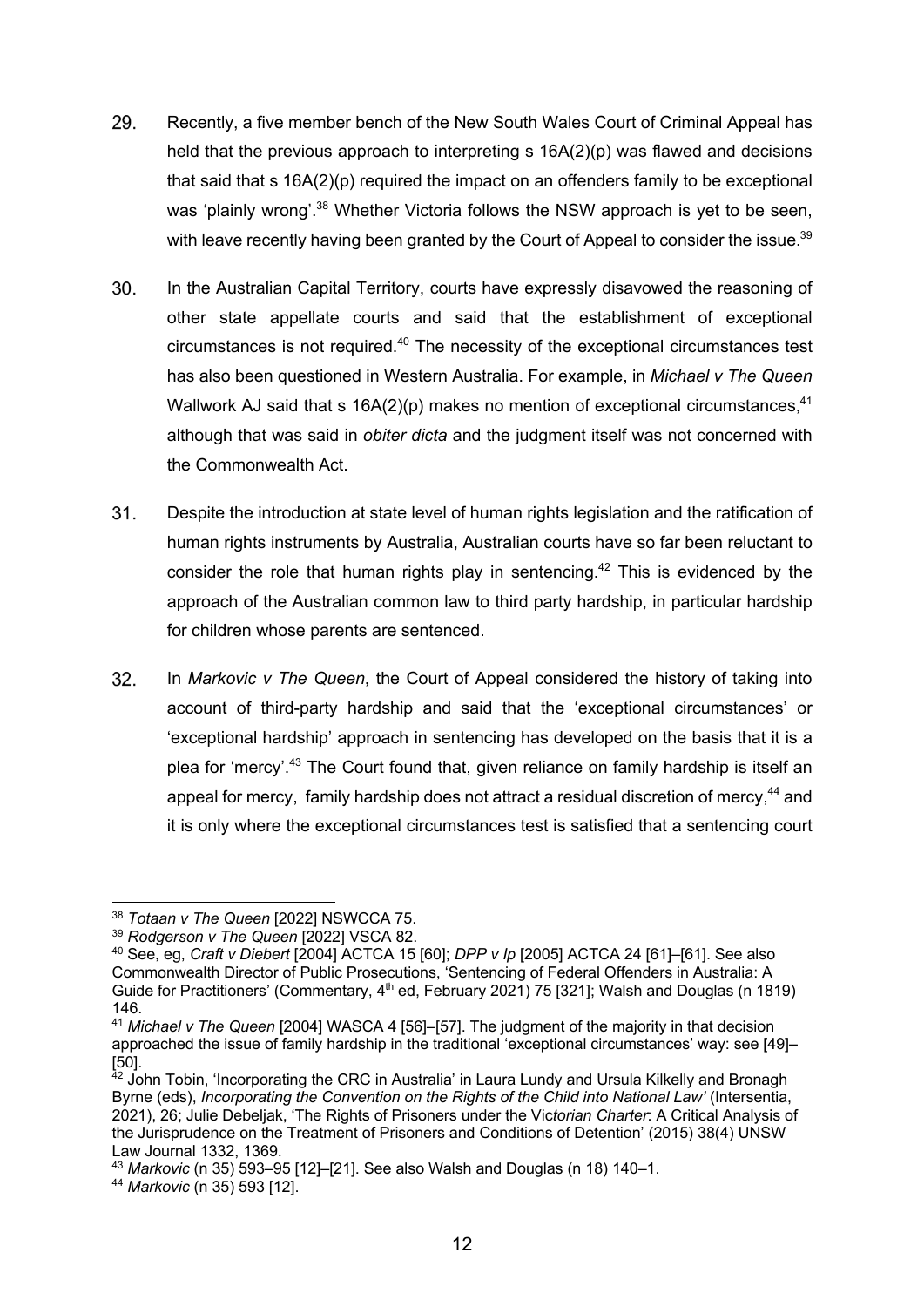can exercise mercy.45 However, the subjective impact on an offender of family separation raised different considerations and could be taken into account.<sup>46</sup>

- 33. Disappointingly, although the *Charter* was introduced in 2006 and *Markovic* was decided in 2009, there was no consideration by the Court of Appeal of the role of the *Charter* in the exercise of sentencing discretion or the interpretation of the *Sentencing Act.* There was also no discussion of the influence or impact of any international human rights instruments, such as the *CRC*. In particular, there has been no discussion of children as individual rights holders in sentencing processes that affect them when courts have considered whether and how to take into account the impact on children when their parents are sentenced.
- 34. Some Australian state appellate courts have had regard to the *CRC* in sentencing, however that approach has usually stuck very closely to the traditional considerations of family hardship, with courts likely feeling constrained by exceptional circumstances test. In *R v Chong*, Atkinson J said that the best interests of the child appropriately falls within the 'relevant circumstances'47 provision of the *Penalties and Sentences Act 1992*  (Qld).48 However, Her Honour said that this did not mean that the best interests could be considered a primary consideration, rather they were 'a relevant circumstance'.<sup>49</sup> This approach was based on the judgment of Pincus JA in *R v Le*, where His Honour said that the interests of an offender's children being a primary consideration was inconsistent with the Act as a whole.<sup>50</sup> In *Chong*, Atkinson J ultimately considered the impact on the children of a mother by closely following the general common law approach and said that there would be 'exceptionally harsh' consequences on the children, which were then taken into account in mitigation.51 Similarly, in *Walsh v*  Department of Social Security,<sup>52</sup> Perry J considered that international instruments such as the *CRC* underscored the importance of provisions such as s 16A(2)(p) of the *Crimes Act 1914* (Cth), although His Honour said that ultimately no recourse needed to be had to the *CRC* as s 16A(2)(p) was 'clear and unambiguous in its terms'.53

<sup>52</sup> (1996) 67 SASR 143.

<sup>45</sup> Ibid 594 [15].

<sup>46</sup> Ibid 591 [5], [20].

<sup>47</sup> *Penalties and Sentences Act 1992* (Qld) s 9(2)(r).

<sup>48</sup> (2008) 181 A Crim R 200, 207 [34] ('*Chong*').

 $49$  Ibid (emphasis in original).

<sup>50</sup> *R v Le* [1996] 2 Qd R 516, 519.

<sup>51</sup> (2008) 181 A Crim R 200, 207–9 [35]–[42]. Atkinson J also considered the hardship in the specific context of the offender being an Indigenous mother and considered statistics, including the overrepresentation of Indigenous women in custody.

 $53$  Ibid  $147$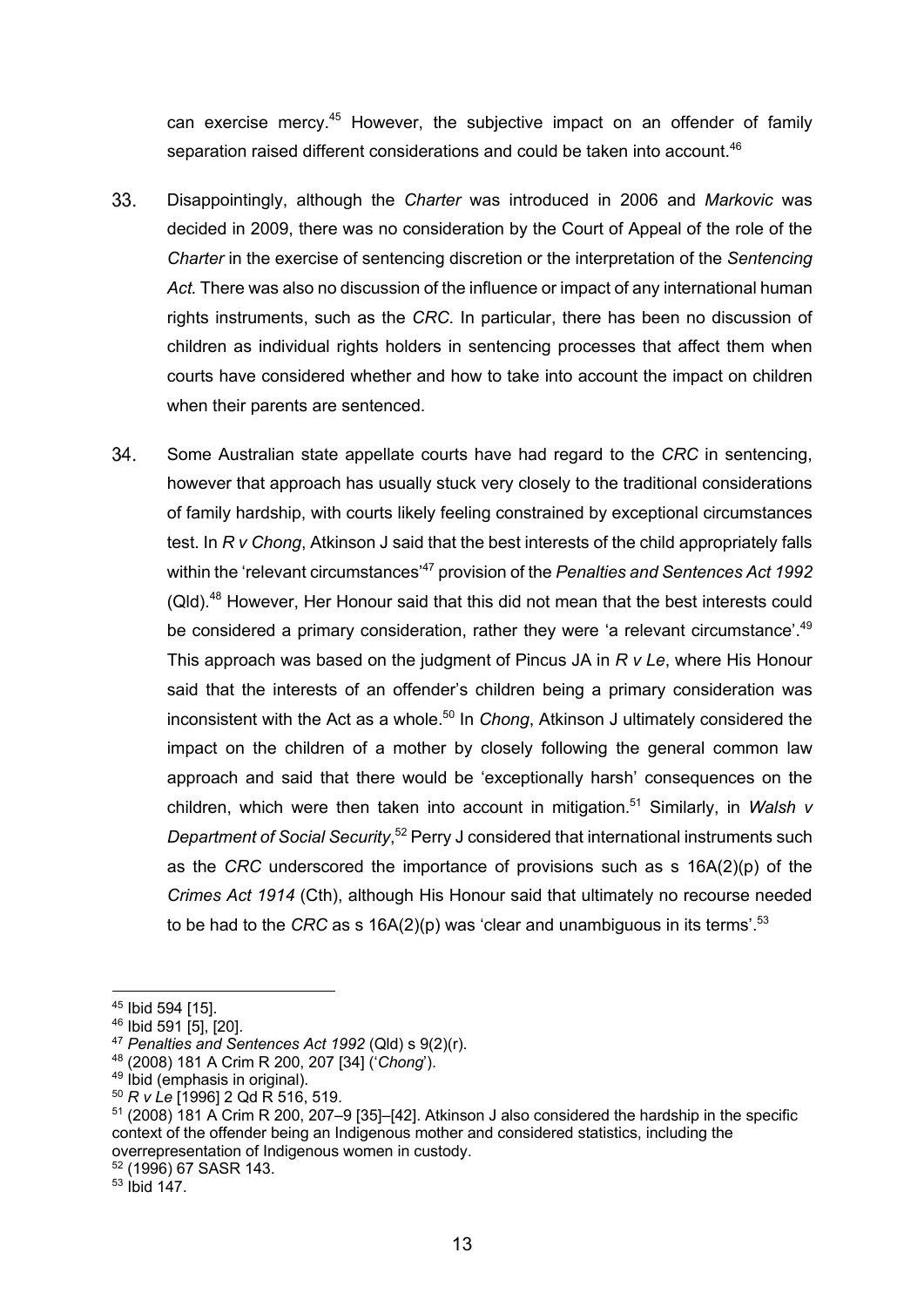- 35. There was consideration of the *CRC* in *Togias*, although ultimately the Court did not disturb the exceptional circumstances principle. In *Togias*, the respondent attempted to rely on Art 9(1) of the *CRC*, <sup>54</sup> however, the Court found that this article and the case before it was not an appropriate vehicle to consider whether the *CRC* extends or diminishes the exceptional circumstances test.<sup>55</sup> Chief Justice Spigelman commented that Art 3.1 was not relied upon by the respondent,<sup>56</sup> however, disappointingly, his Honour did not then consider in *obiter dicta* as to how Art 3(1) would impact upon the sentencing discretion.
- 36. In *S v R*, Wallwork AJ said in *obiter dicta* that children were entitled to proper protection under the *CRC*<sup>57</sup> and that the impact on an offender's family should be considered in sentencing 'without any riders'.<sup>58</sup> However, this comment by Wallwork AJ was criticised by McKechnie J in the same case, who said that there was no argument before the court on the *CRC* and therefore the issue of the impact of the *CRC* should be left for full argument in another case.<sup>59</sup> Ultimately, the Court's decision in that case was again based on considerations of exceptional hardship.<sup>60</sup>
- 37. Similarly, in the Northern Territory the authorities have stuck to the traditional view of family hardship, even when considering any role that the *CRC* might play. In *Veness v The Queen*, the Northern Territory Court of Criminal Appeal accepted the argument that the best interests of a child can be taken into account pursuant to the 'any other relevant circumstance'61 provision.<sup>62</sup> However, the Court said that ultimately the *CRC*  does not displace common law principles requiring that there be exceptional hardship on third parties before that hardship can be taken into account.<sup>63</sup> The Court also said that it cannot be accepted that children's best interests are to be regarded as a primary consideration in the exercise of the sentencing discretion.<sup>64</sup>
- 38. The courts' general reluctance in considering the best interests of the child in sentencing and the impact that sentencing can have on families (without the impact needing to achieve a level of exceptionality), is a good reason for the Victorian

- <sup>59</sup> Ibid [33].
- $60$  Ibid  $[29]$  (Miller J), [35] (McKechnie J).

 $63$  Ibid.

<sup>54</sup> *Togias* (n34) 27 [25].

<sup>55</sup> Ibid 37 [85].

<sup>56</sup> Ibid

<sup>57</sup> [2003] WASCA 309 [38].

<sup>58</sup> Ibid [39].

<sup>61</sup> *Sentencing Act 1995* (NT), s 5(2)(s).

<sup>62</sup> *Veness* (n 35) [64].

 $64$  Ibid.